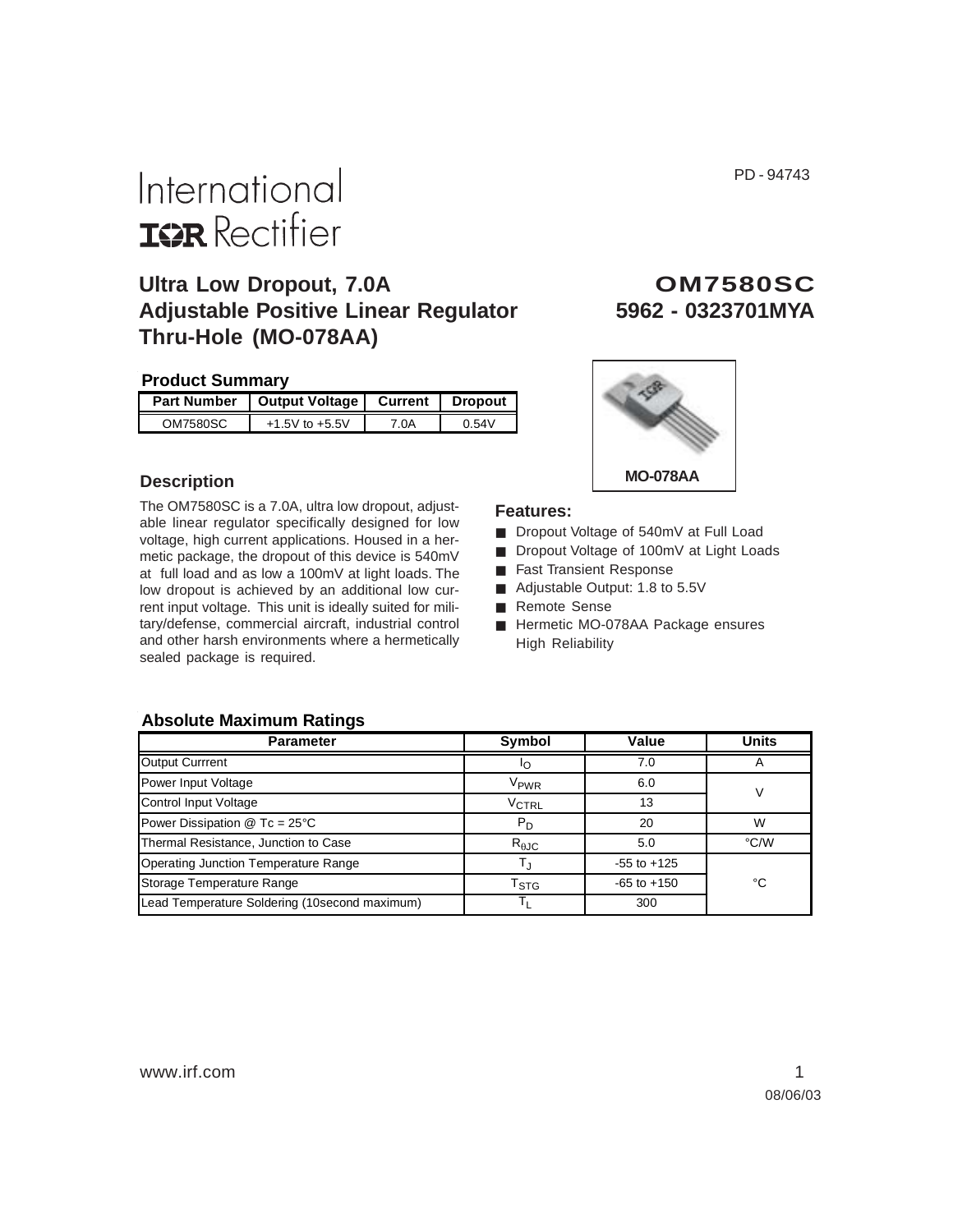## **OM7580SC**

## International **IGR** Rectifier

## **Electrical Characteristics @T<sub>A</sub> = 25°C (Unless Otherwise Specified)**

| <b>Parameter</b>             | <b>Test Conditions</b>                                                                                            | Min.                     |       | Typ.   Max. Units |        |  |
|------------------------------|-------------------------------------------------------------------------------------------------------------------|--------------------------|-------|-------------------|--------|--|
| Reference Voltage            | V <sub>CTRL</sub> = 2.7V, V <sub>PWR</sub> = 2.0V, I <sub>LOAD</sub> = 10mA                                       | 1.243                    | 1.250 | 1.257             |        |  |
| $V_{ADJ} = 0V$               | $V_{\text{CTRL}}$ =2.7 to 12V, V <sub>PWR</sub> =1.75V to 5.5V, I <sub>LOAD</sub> =10mA to 6.0A $\textcircled{1}$ | 1.237                    | 1.250 | 1.263             | $\vee$ |  |
| Line Regulation              | $V_{\text{CTRL}}$ = 2.5 to 12V, $V_{\text{PWR}}$ = 3.0V to 5.5V, $I_{\text{LOAD}}$ = 1.0mA $\odot$                |                          | 1.0   | 3.0               | mV     |  |
| <b>Load Regulation</b>       | $V_{\text{CTRL}}$ = 2.75V, $V_{\text{PWR}}$ = 2.1V, $I_{\text{LOAD}}$ = 10mA to 6.0A $\odot$                      | --                       | 1.0   | 5.0               |        |  |
|                              | Minimum Load Current $V_{\text{CTRL}} = 5.0V$ , $V_{\text{PWR}} = 3.3V$ , $V_{\text{ADJ}} = 0V$ 00                | --                       | 5.0   | 10                |        |  |
| <b>Ground Pin Current</b>    | $V_{\text{CTRI}} = 5.0 V$ , $V_{\text{PWR}} = 3.3 V$ , $I_{\text{I OAD}} = 0 \text{mA}$ $\textcircled{1}$         | --                       | 6.0   | 10                |        |  |
|                              |                                                                                                                   | --                       | --    | 120               | mA     |  |
| Control Pin Current 3        |                                                                                                                   | $\overline{\phantom{a}}$ | --    | 120               |        |  |
|                              | V <sub>CTRL</sub> = 2.75V, V <sub>PWR</sub> = 2.05V, I <sub>LOAD</sub> = 6.0A, TJ = -55°C                         | $\overline{\phantom{a}}$ | н.    | 130               |        |  |
| <b>Adjust Pin Current</b>    | $V_{\text{CTRI}} = 2.75V$ , $V_{\text{PWR}} = 2.05V$ , $I_{\text{I}} \cap A_{\text{I}} = 10 \text{mA}$            |                          | 50    | 120               | μA     |  |
| $V_{ADJ} = 0V$               |                                                                                                                   |                          |       |                   |        |  |
|                              | $V_{\text{CTRI}} = V_{\text{PWR}} = 5.0 V \text{ (AVG)}, V_{\text{RIPPI F}} = 1.0 V_{\text{P-P}}, f = 120 Hz$     | 60                       | 80    |                   | dB     |  |
| <b>Ripple Rejection</b>      | $I_{\text{OUT}} = 4.0$ A TJ = 25°C                                                                                |                          |       |                   |        |  |
| <b>Current Limit</b>         | $V_{\text{CTRL}} = 2.75V$ , $V_{\text{PWR}} = 2.05V$ , $\Delta V_{\text{OUT}} = 100mV$ , TJ = 25°C                | 7.1                      | 8.0   | --                | A      |  |
|                              | V <sub>CTRL</sub> =2.75V, V <sub>PWR</sub> =2.05V, ΔV <sub>OUT</sub> =100mV, TJ=-55°C & TJ=+125°C                 | 6.6                      | н.    | --                |        |  |
|                              | $V_{\text{PWR}} = 3.3V$ , $I_{\text{LOAD}} = 7.0A$ , TJ = 25°C                                                    | $\overline{\phantom{a}}$ | н.    | 1.33              |        |  |
| Minimum V <sub>CONTROL</sub> | V <sub>PWR</sub> = 3.3V, I <sub>I OAD</sub> = 7.0A, TJ = 125°C                                                    | --                       | --    | 1.33              | $\vee$ |  |
|                              | $V_{PWR} = 3.3V$ , $I_{LOAD} = 6.0A$ , TJ = -55°C                                                                 |                          | --    | 1.35              |        |  |
|                              | V <sub>CTRL</sub> = 2.75V, I <sub>LOAD</sub> = 7.0A, TJ = 25°C                                                    |                          | ш.    | 0.62              |        |  |
| Minimum V <sub>PWR</sub>     | V <sub>CTRL</sub> = 2.75V, I <sub>LOAD</sub> = 7.0A, TJ = 125°C                                                   |                          | н.    | 0.80              | $\vee$ |  |
|                              | $V_{\text{CTRL}} = 2.75V, I_{\text{LOAD}} = 6.0A, TJ = -55^{\circ}C$                                              |                          | --    | 0.80              |        |  |
| <b>Thermal Regulation</b>    | $V_{PWR} = 5.0V$ , $I_{O} = 7.0A$ , $P_{D} \ge 20W$ , pulse width = 30ms                                          |                          |       | 0.02              | % /W   |  |
|                              | Dropout is caused by either minimum control voltage or minimum power voltage. Both                                |                          |       |                   |        |  |
| Dropout Voltage              | parameters are specified with respect to the output voltage. The specifications represent the                     |                          |       |                   |        |  |
|                              | minimum input/output voltage required to maintain 1% regulation.                                                  |                          |       |                   |        |  |

## **Footnotes**

 $O$ - Denotes specifications which apply over the full operating temperature range.

- -- The minimum load current is minimum current required to maintain regulation. Normally the current in the resistor divider used to set the output voltage is selected to meet the minimum load current requirement.
- The control pin current is the drive current required for the output transistor. The control pin current is approximately 0.01% output current. The minimum value is equal to quiescent current of the device.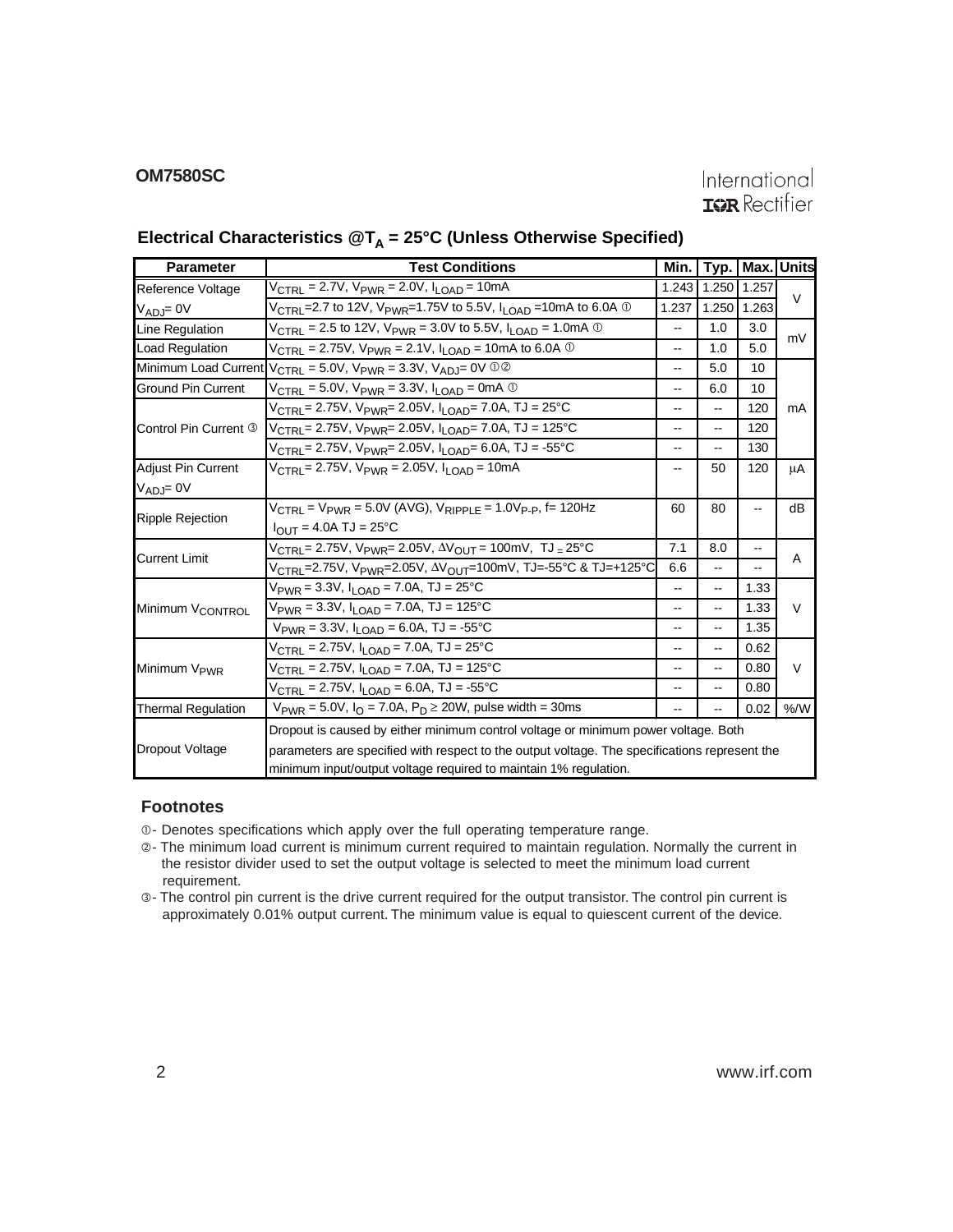### **OM7580SC**

## International **ISR** Rectifier







140





**Fig 3:** Typical Reference Voltage Vs Temperature **Fig 4:** Typical Control Pin Current Vs Output Current

www.irf.com 3